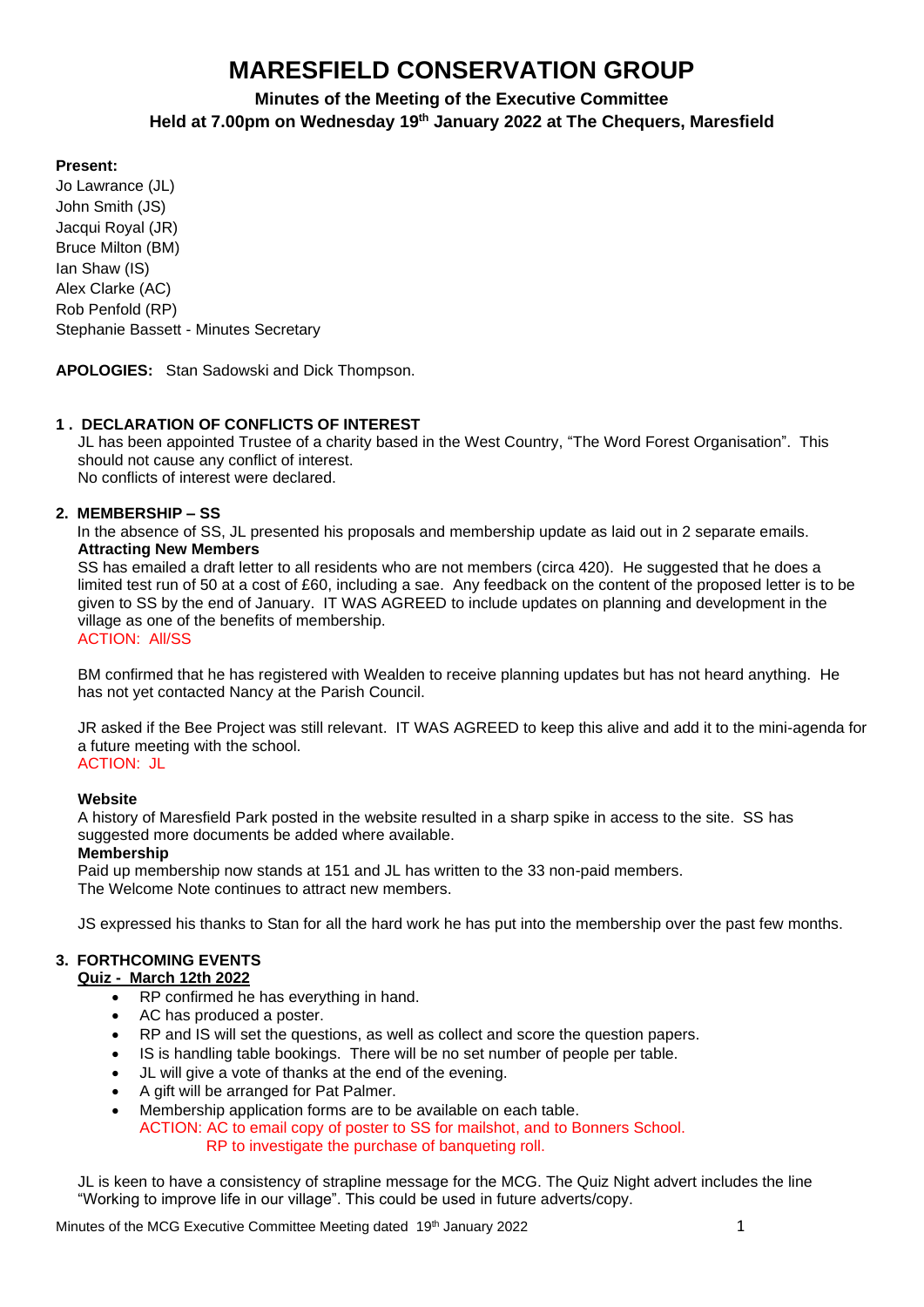#### **Village Clean Up – 9th April 2022**

The Keep Britain Tidy campaign will run from 25<sup>th</sup> March to 9<sup>th</sup> April. There will be just one day promoted: 9<sup>th</sup> April. JL has booked the church car park and will put an advert in the Parish Magazine. ACTION: JL

#### **Village Fete – Sunday 12th June 1.15 to 5pm**

- This will be a Church/MCG joint venture and will be advertised in the Parish Magazine.
- JL requested the money which is being held in trust by the MCG to be transferred to the dedicated Fete bank account. A Fete treasurer has now been agreed. If there is no intention to hold a Fete the following year, any balance is to be returned to our keeping until March 2023 when the money will be divided, as agreed, between the village 4 charities: the Church, Recreation Ground, MCG and Village Hall. IT WAS AGREED that JS should draft a formal agreement setting out these terms to present to the Fete Committee meeting on Tuesday (25<sup>th</sup> January). ACTION: JS

BM has spoken to the Scouts and they no longer have a marquee. IT WAS AGREED to check the condition of our tents on Wednesday 9th February. A space at the Recreation Ground is to be booked. ACTION: RP, IS, JS, AC and Footpaths Group

#### **Summer Supper – 2<sup>nd</sup> July**

DT has confirmed the use of his garden and JS offered his help in setting up. Past suppers have been a BBQ at the pub or cheese and wine. ACTION: JL c/f next meeting.

**AGM 2022 – 3rd May 2022** ACTION: AC and JR to organise newsletter.

#### **Xmas tree**

Positive feedback has been received from residents and the Committee were pleased at its appearance.

- A PA system will be necessary next year.
- The tree surgeon has the road closure signs.
- JL is to advise Pat Palmer that the lights gifted by a former resident could not be used on this occasion as the fascia of The Lodge was under repair.

#### ACTION: JL

#### **4. APPROVAL OF MINUTES DATED 17th November 2021 & MATTERS ARISING**

The Minutes were approved.

Discussions re. the Parapet and the Car Park are to be carried forward to the March Agenda under AOB. ACTION: JL

#### **New Treasurer**

No responses had been received to the advert for a new Treasurer placed in the Winter Newsletter. Through a personal connection Liz Lewis, a resident of Maresfield, had expressed an interest in taking on the role of Treasurer wef 1 April 2022. IT WAS AGREED that, subject to the new candidate accepting the post, the new Treasurer would be co-opted at the next meeting so that JS could hand over responsibilities for the accounts. RP will then advise The Charity Commission.

The Committee also noted that Bruce Milton and David Guckenheim, both current members of the Footpaths Group, will take over in a joint role to lead the Group when JS leaves at the end of March. DG has been invited to join the next Committee Meeting to meet the Executive Committee.

#### **History Board**

ACTION: JL c/f next meeting.

#### **3. TREASURER'S REPORT - JS**

John tabled the Income and Expenditure report for 1st April 2021 – 19th January 2022.

Total Income £4054.67 Total Expenditure £2206.83

The total number of subscriptions received was 151. SS is to apply for Gift Aid on 6<sup>th</sup> April. He confirmed he has applied for a grant from the Parish Council.